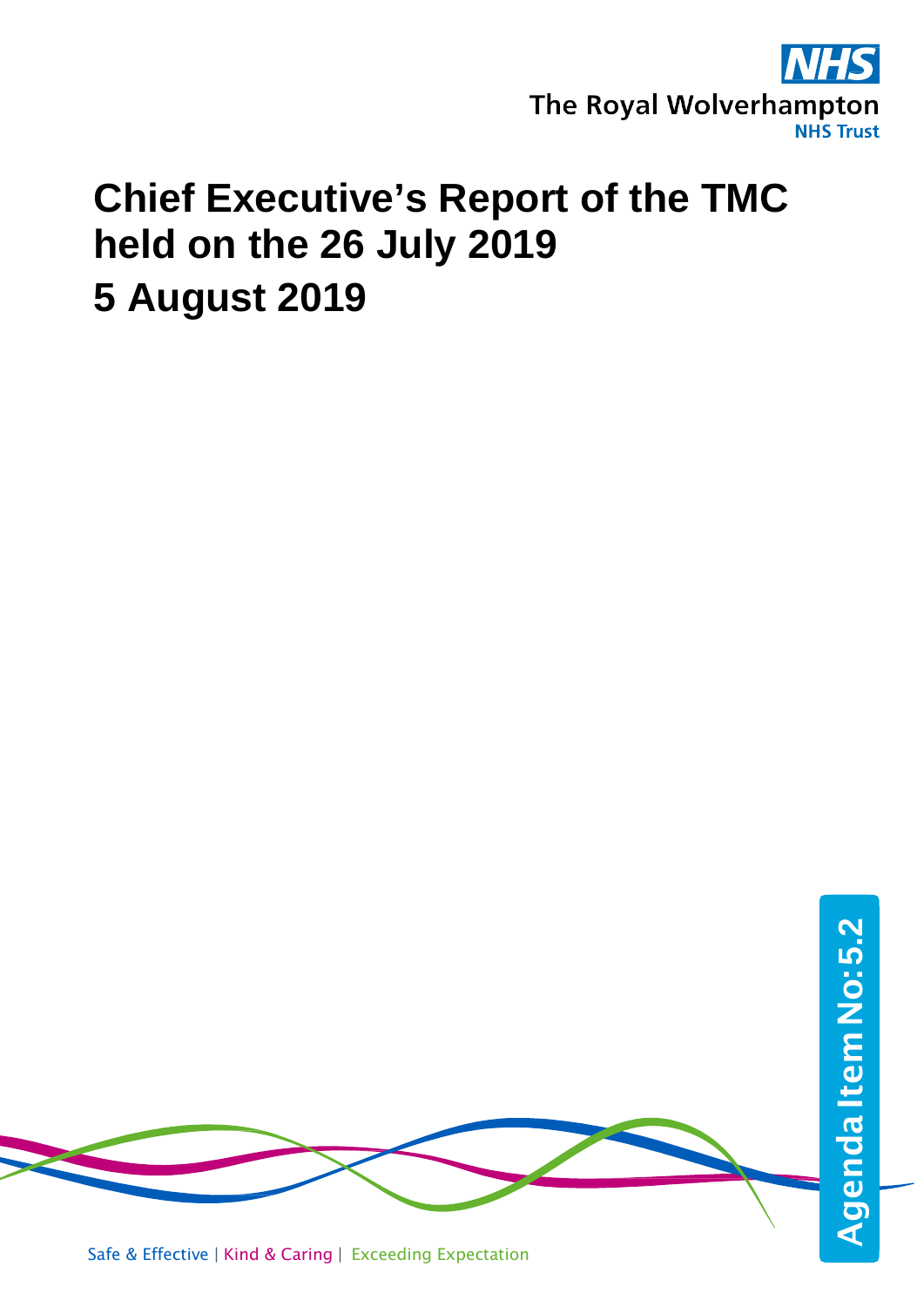**NHS** The Royal Wolverhampton

| <b>Trust Board Report</b>                                      |                                                                                                                                                                                                                                                                                                                                                                                                                                                                                                                                                                                                                                                                                            |  |
|----------------------------------------------------------------|--------------------------------------------------------------------------------------------------------------------------------------------------------------------------------------------------------------------------------------------------------------------------------------------------------------------------------------------------------------------------------------------------------------------------------------------------------------------------------------------------------------------------------------------------------------------------------------------------------------------------------------------------------------------------------------------|--|
| <b>Meeting Date:</b>                                           | 5 August 2019                                                                                                                                                                                                                                                                                                                                                                                                                                                                                                                                                                                                                                                                              |  |
| Title:                                                         | Chair's report of the Trust Management Committee (TMC) held on 26 July<br>2019                                                                                                                                                                                                                                                                                                                                                                                                                                                                                                                                                                                                             |  |
| <b>Executive</b><br>Summary:                                   | The Chair's report of the most recent Trust Management Committee meeting<br>held on Friday 26 July 2019                                                                                                                                                                                                                                                                                                                                                                                                                                                                                                                                                                                    |  |
| <b>Action</b><br><b>Requested:</b>                             | <b>Receive and note</b>                                                                                                                                                                                                                                                                                                                                                                                                                                                                                                                                                                                                                                                                    |  |
| For the attention<br>of the Board                              | Matters discussed and reviewed at the most recent TMC                                                                                                                                                                                                                                                                                                                                                                                                                                                                                                                                                                                                                                      |  |
| <b>Author + Contact</b><br><b>Details:</b>                     | Tel 01902 695950<br>Email gayle.nightingale@nhs.net                                                                                                                                                                                                                                                                                                                                                                                                                                                                                                                                                                                                                                        |  |
| <b>Links to Trust</b><br><b>Strategic</b><br><b>Objectives</b> | 1. Create a culture of compassion, safety and quality<br>2. Proactively seek opportunities to develop our services<br>3. To have an effective and well integrated local health and care system that operates<br>efficiently<br>4. Attract, retain and develop our staff, and improve employee engagement<br>5. Maintain financial health - Appropriate investment to patient services<br>6. Be in the top 25% of all key performance indicators                                                                                                                                                                                                                                            |  |
| <b>Resource</b><br>Implications:                               | As per Agenda Item                                                                                                                                                                                                                                                                                                                                                                                                                                                                                                                                                                                                                                                                         |  |
| <b>Report Data</b><br><b>Caveats</b>                           | The Meeting reviews standard reports that use the previous month's data.<br>This data may be subject to cleansing and revision.                                                                                                                                                                                                                                                                                                                                                                                                                                                                                                                                                            |  |
| <b>CQC Domains</b>                                             | Safe: patients, staff and the public are protected from abuse and avoidable harm.<br>Effective: care, treatment and support achieves good outcomes, helping people maintain<br>quality of life and is based on the best available evidence.<br><b>Caring:</b> staff involve and treat everyone with compassion, kindness, dignity and respect.<br><b>Responsive:</b> services are organised so that they meet people's needs.<br>Well-led: the leadership, management and governance of the organisation make sure it's<br>providing high-quality care that's based around individual needs, that it encourages learning<br>and innovation, and that it promotes an open and fair culture. |  |
| <b>Equality and</b><br><b>Diversity Impact</b>                 | None identified                                                                                                                                                                                                                                                                                                                                                                                                                                                                                                                                                                                                                                                                            |  |
| <b>Risks: BAF/TRR</b>                                          | None identified                                                                                                                                                                                                                                                                                                                                                                                                                                                                                                                                                                                                                                                                            |  |
| <b>Public or Private:</b>                                      | Public                                                                                                                                                                                                                                                                                                                                                                                                                                                                                                                                                                                                                                                                                     |  |
| <b>Other formal</b><br>bodies involved:                        | Directors Meeting, Senior Managers Briefing                                                                                                                                                                                                                                                                                                                                                                                                                                                                                                                                                                                                                                                |  |
| <b>References</b>                                              | As per item.                                                                                                                                                                                                                                                                                                                                                                                                                                                                                                                                                                                                                                                                               |  |
| <b>NHS</b><br><b>Constitution:</b>                             | In determining this matter, the Board should have regard to the Core<br>principles contained in the Constitution of:<br>Equality of treatment and access to services<br>High standards of excellence and professionalism<br>Service user preferences<br>Cross community working<br><b>Best Value</b>                                                                                                                                                                                                                                                                                                                                                                                       |  |
|                                                                | Accountability through local influence and scrutiny                                                                                                                                                                                                                                                                                                                                                                                                                                                                                                                                                                                                                                        |  |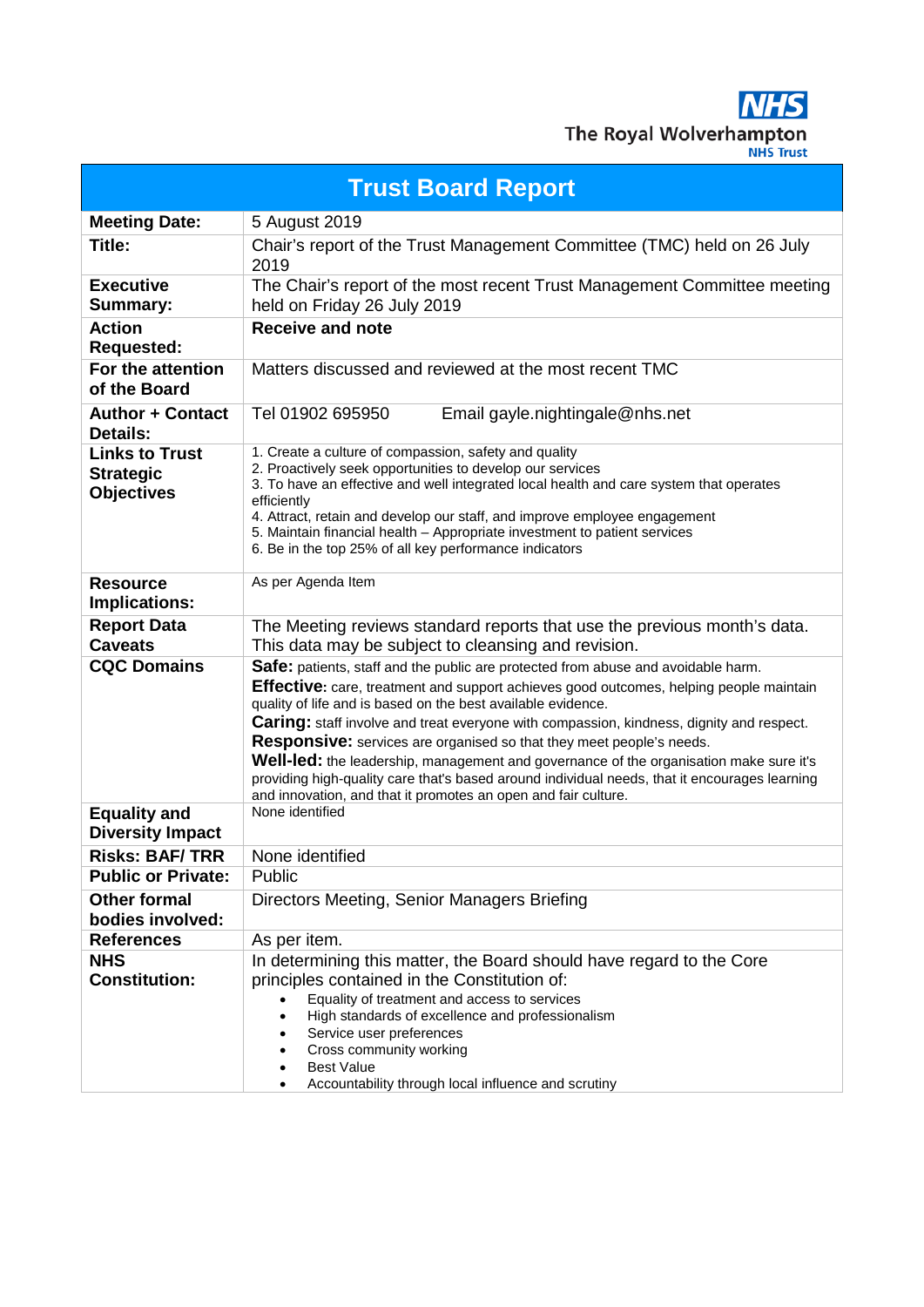|                | <b>Report Details</b>                                                                          |
|----------------|------------------------------------------------------------------------------------------------|
| $\mathbf{1}$   | <b>Key Current Issues/Topic Areas:</b>                                                         |
|                | None this month                                                                                |
|                |                                                                                                |
| 2              | <b>Innovation Items:</b>                                                                       |
|                | <b>Continuous Quality Improvement Update</b><br>$\bullet$                                      |
|                |                                                                                                |
| 3              | <b>Exception Reports</b>                                                                       |
|                | Night-Time Working of Doctors at The Royal Wolverhampton NHS Trust                             |
|                |                                                                                                |
| 4              | Items to Note – all of the following reports were reviewed and noted in the meeting            |
|                | Integrated Quality and Performance Report<br>$\bullet$                                         |
|                | Division 1 Quality, Governance and Nursing Report<br>$\bullet$                                 |
|                | Division 2 Quality, Governance and Nursing Report<br>$\bullet$                                 |
|                | Division 3 Quality, Governance and Nursing Report<br>$\bullet$                                 |
|                | <b>Executive Workforce Summary Report</b><br>$\bullet$                                         |
|                | Chief Nursing Officer (CNO) Nursing Report<br>$\bullet$                                        |
|                | <b>CNO Governance Report</b><br>$\bullet$                                                      |
|                |                                                                                                |
|                | Learning from Deaths<br>$\bullet$                                                              |
|                | <b>Finance Position Report</b><br>$\bullet$                                                    |
|                | Capital Programme Update<br>٠                                                                  |
|                | <b>Operational Finance Group Minutes</b><br>$\bullet$                                          |
|                | <b>Financial Recovery Board Update</b><br>$\bullet$                                            |
|                | <b>Integration Director's Report</b><br>$\bullet$                                              |
|                | Information Governance (IG) Toolkit and Requirements<br>$\bullet$                              |
|                | Contracting and Commissioning update<br>$\bullet$                                              |
|                | <b>Current Tenders and Progress update</b><br>$\bullet$                                        |
|                |                                                                                                |
| 5              | Items to be Noted or Approved - Statutory or Mandated Reports (1/4, 6 monthly and Annual)      |
|                | - all of the following reports were reviewed, discussed* and noted in the meeting.             |
|                | <b>Midwifery Service Report</b><br>$\bullet$                                                   |
|                | Care Quality Commission (CQC) Action Plan<br>$\bullet$                                         |
|                | IM and T Strategy & Update Report<br>$\bullet$                                                 |
|                | Health and Safety Report<br>٠                                                                  |
|                | Revalidation of Medical Staff Annual Report<br>٠                                               |
|                | Workforce Safeguards: current compliance and gap analysis for Allied Health Professionals<br>٠ |
|                | <b>Schwartz Round Annual Report</b><br>٠                                                       |
|                | Equality and Diversity Annual Report and Submission<br>$\bullet$                               |
|                | Terms of Reference (TOR) Capital Review<br>$\bullet$                                           |
|                |                                                                                                |
| 6              | <b>Business Cases approved - Division 1</b>                                                    |
|                | Replacement of Operating Theatres Lighting - Cannock Theatres 1 and 2<br>$\bullet$             |
|                | Additional Work and Cabling for Lab 1<br>$\bullet$                                             |
|                | Pathology Works<br>$\bullet$                                                                   |
|                | Provision of replacement freezers for Nucleus Theatres Bone Bank<br>$\bullet$                  |
|                | Weekend Junior Doctor cover for Cardiology in-patients<br>$\bullet$                            |
|                |                                                                                                |
| $\overline{7}$ | <b>Business Cases approved - Division 2</b>                                                    |
|                |                                                                                                |
|                | Repatriation of Renal Transplant Patients Business Case                                        |
|                |                                                                                                |
| 8              | <b>Business Cases approved - Division 3</b>                                                    |
|                | None this month                                                                                |
|                |                                                                                                |
| 9              | <b>Business Cases - Corporate</b>                                                              |
|                | Additional Resources for the Data Protection Team - partial approved<br>٠                      |
|                | Tele-tracking / Safe Hands Enhanced System Upgrade<br>٠                                        |
|                |                                                                                                |
|                | RWT Staff Flu Campaign 2019/20<br>$\bullet$                                                    |
|                |                                                                                                |
| 10             | <b>Outline/proposals for change</b>                                                            |
|                | None this month<br>٠                                                                           |
|                |                                                                                                |